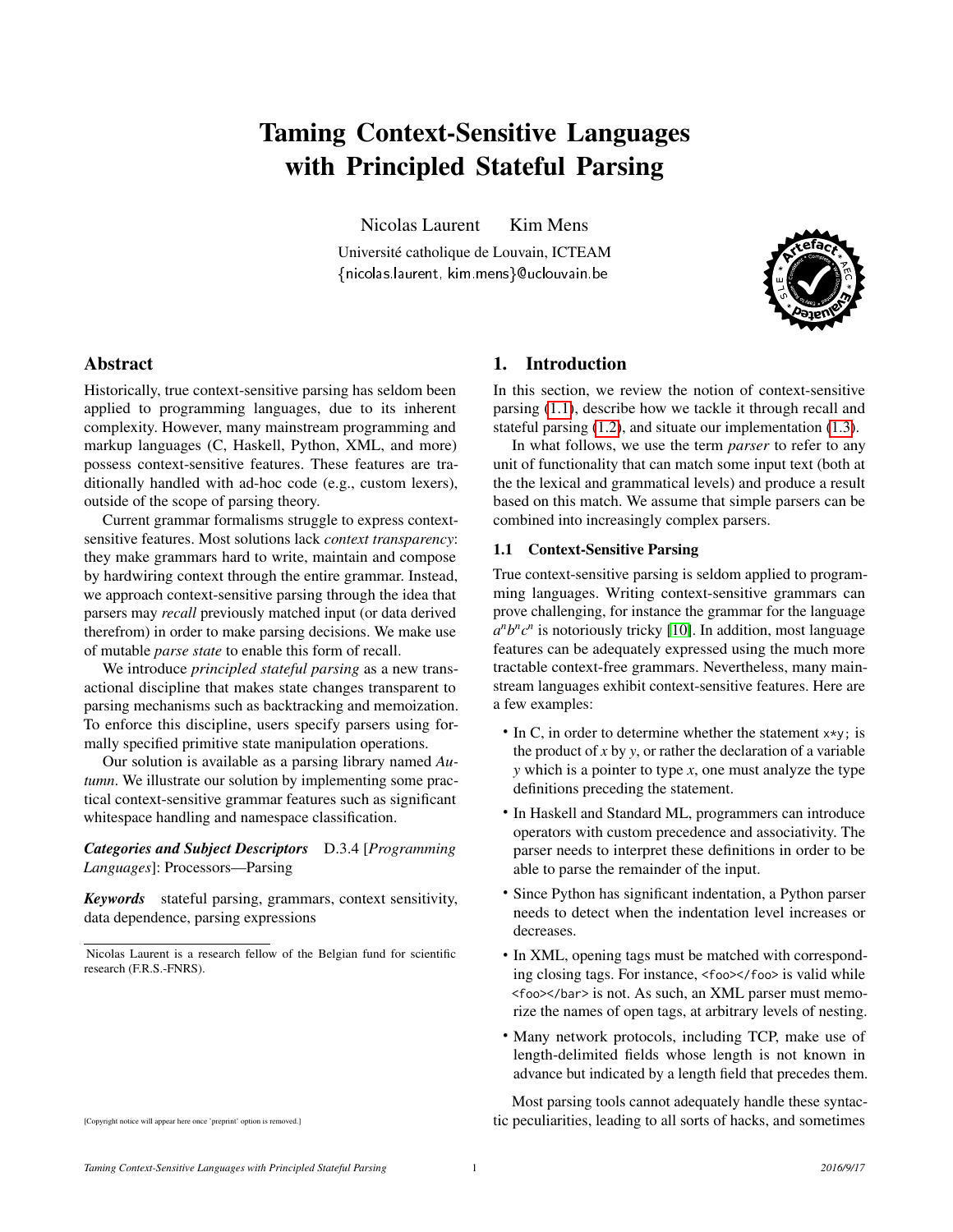to the rejection of parsing tools altogether. There are a few exceptions however, which we review in Section [2.](#page-1-2) Section [3](#page-3-0) deals with the key properties almost all these solutions lack, namely *context transparency*, hence calling for a new solution.

## <span id="page-1-0"></span>1.2 Recall and Stateful Parsing

While context sensitivity was first characterized by Chomsky [\[5\]](#page-12-1), his Context-Sensitive Grammars (CSG) are only of little help, due to the intricate coding that they require<sup>[1](#page-0-1)</sup>. A CSG is made of rewrite rules  $X \rightarrow Y$  where *X* and *Y* are strings of mixed terminals and non-terminals. These rules must be non-contracting: *Y*, as a string of symbols, must not be shorter than  $X$ .<sup>[2](#page-0-1)</sup> As a matter of fact, these grammars were never meant to describe programming languages, but natural languages, where the shape of the rules make much more sense. In particular, it is difficult to encode *recall* constraints: for instance, requiring the same string of tokens to appear at two different locations in the sentence (assuming the string is not fixed in advance).

We propose instead to approach context sensitivity through the notion of *recall*, i.e. the ability to accept sentences based on relationships between some of their parts. This is more easily understood in parsing terms as the capability to make parsing decisions based on previously matched input.

We enable recall by allowing users to write parsers which can manipulate mutable state. However, unlike solutions deployed by existing parsing tools such as ANTLR [\[24\]](#page-12-2) and Rats! [\[9\]](#page-12-3), we are *principled* about state use. Indeed, parsing algorithms do not proceed linearly. When faced with a choice, they may speculatively try an alternative, and need to backtrack if this alternative does not succeed. When backtracking happens, all changes made to the state during the speculative execution need to be reversed. Parsers may also memoize the result of a speculative execution. In a stateful model, these results need to include the state changes incurred by the execution. As will be explained in Section [4,](#page-3-1) we satisfy these requirements by introducing primitive operations to manipulate mutable state in a principled way.

## <span id="page-1-1"></span>1.3 Implementation

We implement our stateful parsing approach as a PEGlike  $[8]$  (top-down recursive descent) functional-style  $3$  parsercombinator library named *Autumn*, which can be used with Java, Kotlin, and other Java-compatible languages. Implementation details are given in Section [5](#page-6-0) and a detailed use case is worked out in Section [6.](#page-8-0)

# <span id="page-1-2"></span>2. Related Work

As the problem of context-sensitive features in programming languages is not new, it is not surprising that several solutions have been proposed. We review these solutions in order to better put our contributions in perspective. We do not purport to review the entire body of work on context-sensitive parsing, but only the approaches closest to our goal. In particular, we left out the literature on context-sensitive lexical analysis (e.g., [\[3,](#page-12-7) [30\]](#page-12-8)) which by definition only handles a small subset of all context sensitivity issues.

## 2.1 Backtracking Semantic Actions

Parsing with backtracking semantic actions [\[29\]](#page-12-9) is an approach that extends a (general) backtracking LR parser with reversible semantic actions. Upon backtracking, state changes are reversed. Two important restrictions apply: state changes can only occur during term reduction, and the state can only affect the parse through semantic conditions that trigger backtracking.

Compared to our approach, the difference in implementation (top-down recursive versus LR) has far-reaching consequences. Backtracking semantic actions reverse state changes rather than making snapshots of the state. Accordingly it becomes impossible to compare state snapshots. These capabilities are very useful in the context of PEG parsing, as they enable the definition of custom parsers, left-recursion and memoization; but less so within an LR system where custom parsers cannot be defined.

We also believe our *top-down recursive-descent* model to be more intuitive in the presence of state. Logically, state changes occur as parser are invoked, from left to right and from top to bottom. Backtracking semantic actions, on the other hand, are executed upon term reduction. This means that a parser may modify the state before other parsers that matched input on its left.

Despite these caveats, we consider parsing with backtracking semantic actions [\[29\]](#page-12-9) to be the safest and most convenient system for context-sensitive parsing among those presented in this section.

# <span id="page-1-3"></span>2.2 Data-dependent grammars

Jim et al. [\[15\]](#page-12-10) proposed data-dependent grammars, a formalism which permits context sensitivity by allowing rules to be parameterized by semantic values. A parameterized nonterminal appearing on the right-hand side of a rule acts as a form of function call that also returns a semantic value. These semantic values are computed by *semantic actions* written in a general-purpose programming language. There are also *semantic predicates* which can make grammar branches succeed or fail depending on a semantic value.

Data-dependent grammars can be compiled to a format accepted by a target parsing tool, which must support fairly general semantic actions. In subsequent work [\[14\]](#page-12-11), the authors introduced a new kind of automaton that can be used

<sup>1</sup> The same holds for a large body of work on *mildly context-sensitive grammars*. [\[16\]](#page-12-5)

 $2$ In reality, CSG rules are not required to be non-contracting, but noncontracting grammars and CSG describe the same set of languages. [\[6\]](#page-12-6)

<sup>3</sup> Parsers are merely functions. Moreover, custom parsers can be defined.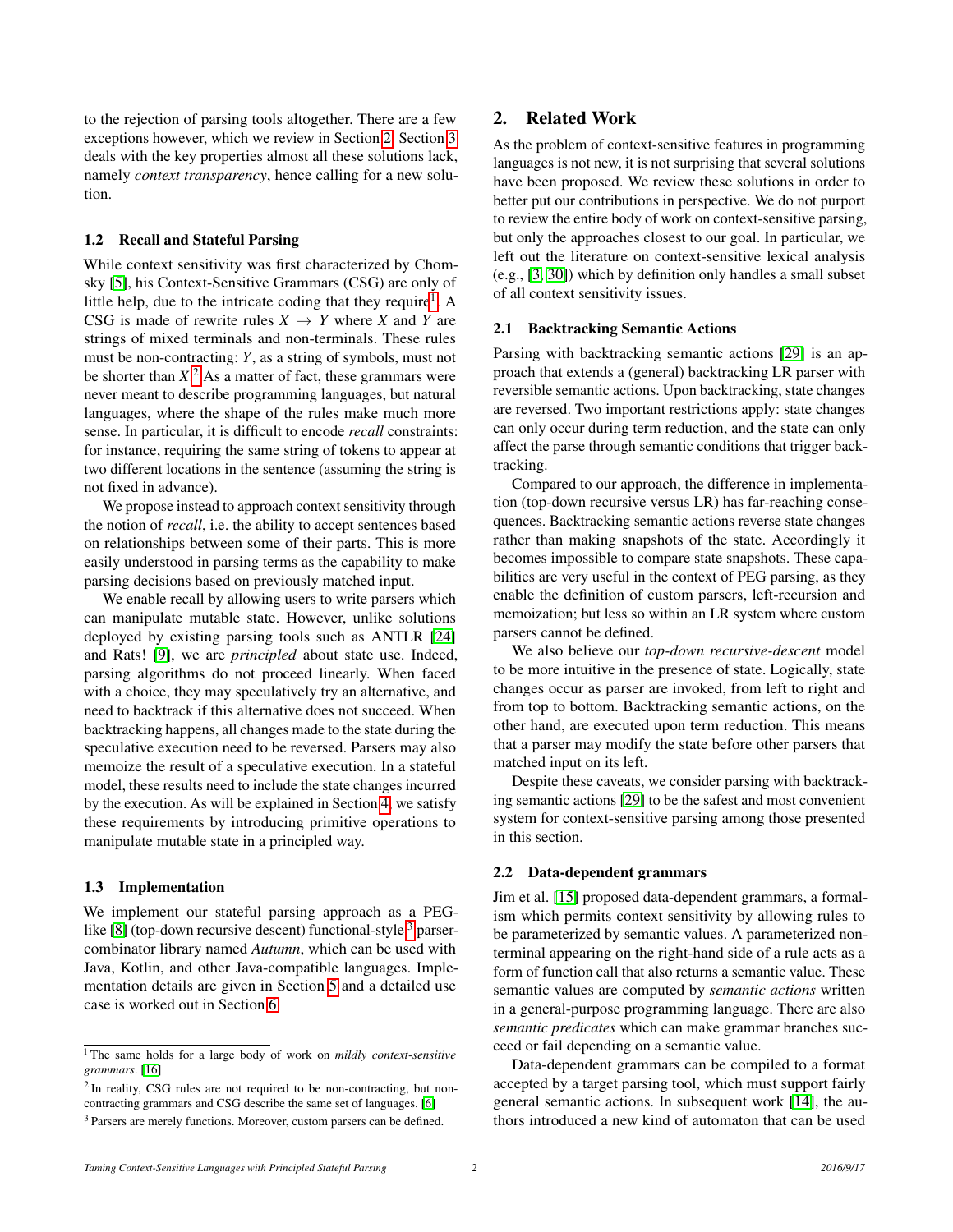to implement parsers recognizing data-dependent grammars. These techniques are put to work in a tool called Yakker.

Data-dependent grammars, though theoretically compelling, suffer from usability issues. The value-passing model means that the parse state needs to be threaded throughout the grammar. Making a rule dependent on a new semantic value means that all rules through which this rule is reachable might need to be modified to pass this value around. Maintainability-wise, this is far from ideal. Moreover, it harms composability, as a rule must be aware of all states it has to pass through.

Afroozeh and Izmaylova [\[1\]](#page-12-12) show how advanced parser features such as lexical disambiguation filters, operator precedence, significant indentation and conditional preprocessor directives can be translated to data-dependent grammars. Quite clearly, the task is non-trivial and one comes away with the feeling that dependent grammars are better suited as an elegant calculus to be targeted by parsing tool writers rather than as a paradigm that fits the needs of tool users. The machinery implementing the formalism is also distinctively non-trivial, involving a multi-stage transformation into a continuation routine or into a new kind of automaton. In contrast, our approach consists of a lightweight library that can be layered on top of a general-purpose programming language.

Finally, we note that the much older Definite Clause Grammars (DCGs) [\[25\]](#page-12-13) formalism works on almost exactly the same principle, but building upon logic programming. Accordingly, it suffers from similar limitations.

## 2.3 Monadic parsers

Monadic parsing [\[12\]](#page-12-14) is a well-known way to build functionalstyle parser-combinator libraries, made popular by Haskell libraries such as Parsec [\[21\]](#page-12-15). In this paradigm, the type of a parser is a function parameterized by a result type, i.e. with signature *string*  $\rightarrow$  (*string*, *result*), where the parameter string is the input text and the returned string is the input remaining after parsing. The parser type is also a monad instance, meaning there is a bind function whose signature, in Haskell notation, is:

Parser r1 -> (r1 -> Parser r2) -> Parser r2

where r1 and r2 are result types. This function takes a parser as first parameter, and a function which transforms the result of the parse into another parser as second parameter. When invoked, the parser returned by bind will invoke the first parser, pass its result (of type r1) to the function, then invoke the parser this function returns, yielding a result of type r2.

The important point about monadic parsers is that they can handle context sensitivity. Indeed, the second parameter to bind (the function) returns a parser from a result. This means that the behaviour of the parser returned by bind depends on data acquired during the parse: this is a form of *recall*.

An in-depth analysis of this aspect was done by Atkey [\[2\]](#page-12-16). In particular, he formalizes monadic parsers by introducing *active right-hand sides*, which are the right-hand sides of rules that can contain monadic combinators. These combinators generate grammar fragments at parse-time (much like a monadic parser generates a new parser), hence the term *active*. While monadic parsing seems at first sight very similar to the data-dependent grammars from Section [2.2,](#page-1-3) Atkey [\[2\]](#page-12-16) carefully contrasts the two approaches:

*We characterise their [Jim et al.] approach as refining context-free grammars: each Yakker grammar has an underlying context-free grammar with regular righthand sides, and the constraints allow for sophisticated data-dependent filtering of parses. In contrast, we consider active right-hand sides that generate the grammar as the input is read.*

Nevertheless, monadic parsers suffer from the same pitfalls as data-dependent grammars: the state is threaded through the grammar (or code), leading to poor maintainability and composability.

## 2.4 Attribute Grammars

Attribute grammars [\[18\]](#page-12-17) associate attributes to AST nodes (assuming an AST node per matched grammar rule). The attributes can be synthesized: their value derived from the attributes of subnodes, or inherited: their value computed by a parent node. The formalism supports context-sensitive parsing through production guards predicated over attributes.

However, attribute grammars are not context-transparent. To enable recall, they need to propagate the recalled value from the definition site to the use site, through a chain of of synthesized and inherited attributes. Even reference attributed grammars [\[11\]](#page-12-18), which allow attributes to contain references to nodes, do not fully solve this distribution problem.

# <span id="page-2-0"></span>2.5 Stateful Parsing

Manipulating parse-wide state can be an effective solution to the problem of data dependence: the data depended upon can be written in the state when encountered and read or even altered later on.

Broadly speaking, we can distinguish two big classes of stateful parsing tools. First, there are parser combinator libraries that allow users to write their own subparsers. Notable examples include Parboiled [\[7\]](#page-12-19), Lua Peg [\[13\]](#page-12-20) and Scala's parser combinators [\[22\]](#page-12-21). Since these custom parsers are implemented in a general-purpose programming language, they can manipulate state, even though the libraries make no provision for this. Second, there are parsing tools that provide very general semantic actions and semantic predicates. Notable examples include Bison [\[28\]](#page-12-22) and ANTLR [\[24\]](#page-12-2). These work much like their counterpart in Yakker (cf. Section [2.2\)](#page-1-3), except that instead of returning a value, semantic actions may modify a global state object.

Unfortunately, most parsing tools in both categories do not make the necessary provisions for dealing with backtracking and memoization: if the parser backtracks over a construct that made state changes (semantic action or custom parser), these changes need to be undone; if the parser can memoize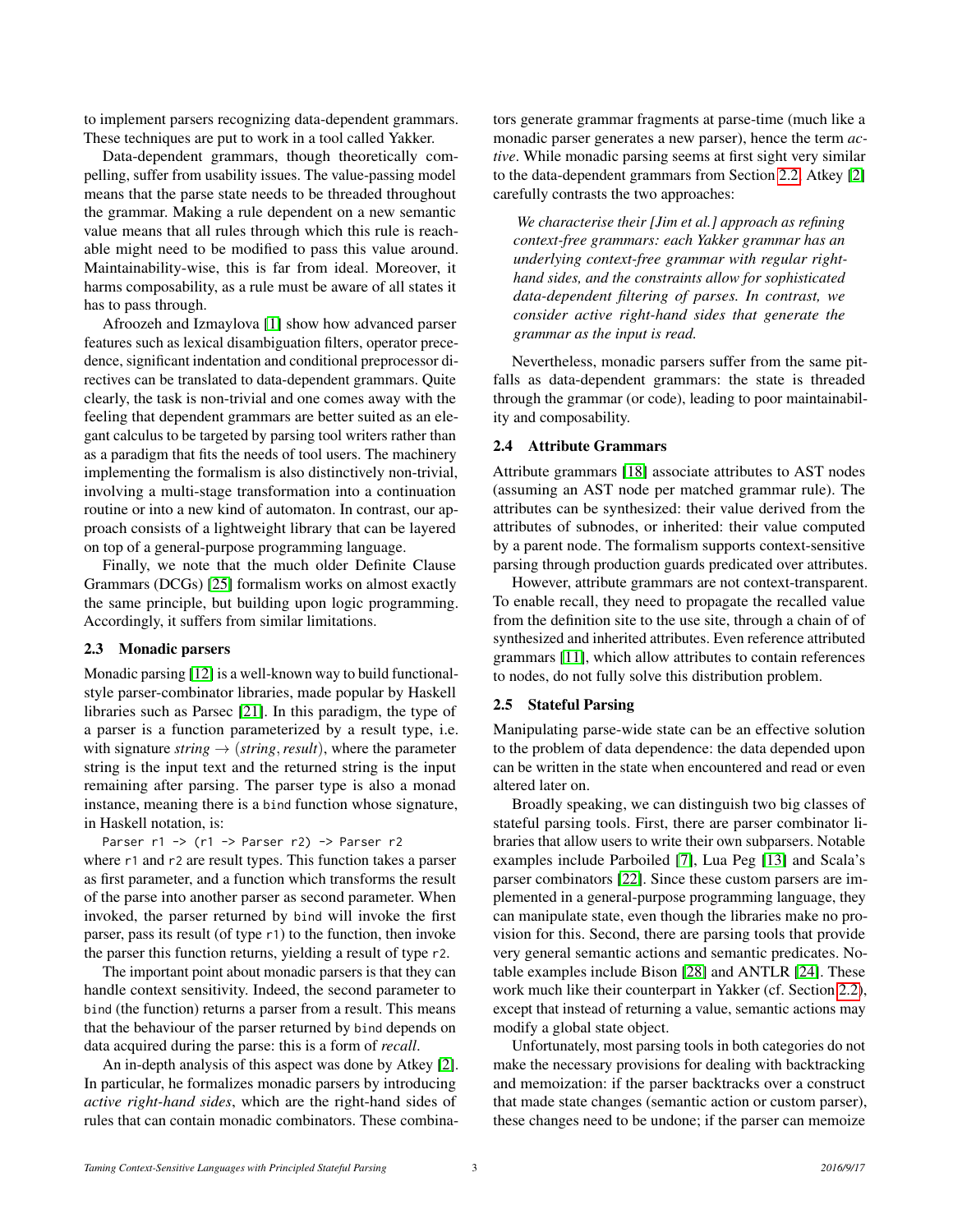the result of a construct, state changes need to be memoized as well. In the absence of such guarantees, a construct can only access state which it is sure has not been corrupted by changes that should have been discarded. It must also be sure that some state-altering construct was not skipped due to memoization. These are tricky propositions to verify even for medium-sized grammars, and every change to the grammar threatens to falsify them.

One may think that solving the backtracking problem is simply a matter of inserting a construct that reverses state changes whenever a rule fails. However, a rule can be backtracked over even if it succeeded. It suffices that one of the rules through which our rule was reached fails. Hence this scheme would entail, for each state-altering construct, the modification of every rule through which it can be reached.

#### 2.6 Rats!

Rats! [\[9\]](#page-12-3) is a fully-memoizing (*packrat*) PEG parser. Rats! is, to the best of our knowledge, the only stateful parsing tool that provides some guarantees for state usage, by ensuring that state changes are discarded if certain conditions are met.

For this purpose, Rats! introduces *transactions* that wrap rules under which state changes might occur. A transaction can either succeed, in which case its state changes are retained, or fail, in which case the changes are discarded. Rats! also requires that a nonterminal invoked at a given position within a transaction must always modify the state in the same way, no matter how that nonterminal was reached. Combining transactions with this requirement ensures that Rats! will never have to discard the memoization of a rule, hence upholding the linear-time guarantee of packrat parsers.

In spite of its advantages, this scheme has two important pitfalls. First, it requires nonterminal invocations at a given position to always return the same result. This precludes parsing expressions that modify the behaviour of the parsing expression they invoke. However, this capability is valuable in practice. For example, we use it to enable left-recursion handling in our library (cf. Section [5.4\)](#page-7-0).

Second, state changes are not memoized. If a rule succeeds after applying a state change, but the enclosing transaction fails, the changes are lost. If we wanted to call the rule at the same position again, the memoized result would be used and it does not include the state changes. This means that a state change cannot safely be referenced by two different transactions, and that transactions cannot be re-tried after a state change higher up in the grammar hierarchy.

# <span id="page-3-0"></span>3. Context Transparency

As the previous section has shown, enabling the definition of context-sensitive languages without jeopardizing maintainability, composability or even safety is no easy feat. We put forward the notion of *context transparency* as the gold standard that a context sensitive parsing mechanism needs to meet in order to be considered sufficiently practical.

A grammatical construct is context-transparent if it is unaware of the context shared between its ancestors and its descendants.

Data-dependent grammars, monadic parsers, DCGs and attribute grammars are not context-transparent because of the need to explicitly pass values around. For instance, consider two data-dependent grammars<sup>[4](#page-0-1)</sup>: a grammar for a Pythonlike language with significant indentation, in which the rules for block-level constructs (statements, definitions) are paremeterized by the indentation level; and a grammar for a generic macro definition language (e.g., GNU M4). We want to compose these two languages such that macro definitions may appear anywhere where definitions can appear in our Python-like language. Additionally, we want macro bodies to include Python-like code.

The issue is that the rules in the macro language grammar know nothing about indentation level, yet the indentation level needs to be shared between the block holding the macro definition and the Python-like code appearing inside macro definitions. In this case, the lack of context transparency would force us to rewrite all rules in the macro language grammar to carry around the indentation level.

Stateful parsers also are not context-transparent, as they must ensure that no unforeseen backtracking or memoization takes place. For instance, if a parser *a* manipulates the state and its callers do not expect it to backtrack, it cannot be swapped for a parser  $c(a)$  (where *c* is some parser combinator) without first ensuring that *c*(*a*) never backtracks over *a*.

Lack of context-transparency makes grammars hard to reason about, hence hard to write and to maintain: refactoring, extending or composing grammars becomes particularly challenging, because each change to a rule might entail the need to modify all rules through which it is (transitively) reachable. In stateful parsers, such changes are liable to introduce undesired backtracking or memoization.

We suggest a simple solution: use stateful parsing (which does not thread context through the grammar), but undo state changes upon backtracking and allow the memoization of state changes. And to achieve this, we introduce a new context sensitivity handling discipline: *principled* stateful parsing.

# <span id="page-3-1"></span>4. Principled Stateful Parsing

In Section [1,](#page-0-2) we established the relevance of context-sensitive parsing and introduced the notion of *recall* as a way to express context-sensitive features in terms of backreferences to previously matched input. We enable recall by storing the matched input (or data derived thereof) in a mutable data store: the *parse state*. This section expounds how *principled stateful parsing* is able to work with parse state while avoiding the usual pitfalls of stateful parsing (cf. sections [2.5](#page-2-0) and [3\)](#page-3-0).

<sup>&</sup>lt;sup>4</sup>The same reasoning applies to monadic parsers, DCGs and attribute grammars.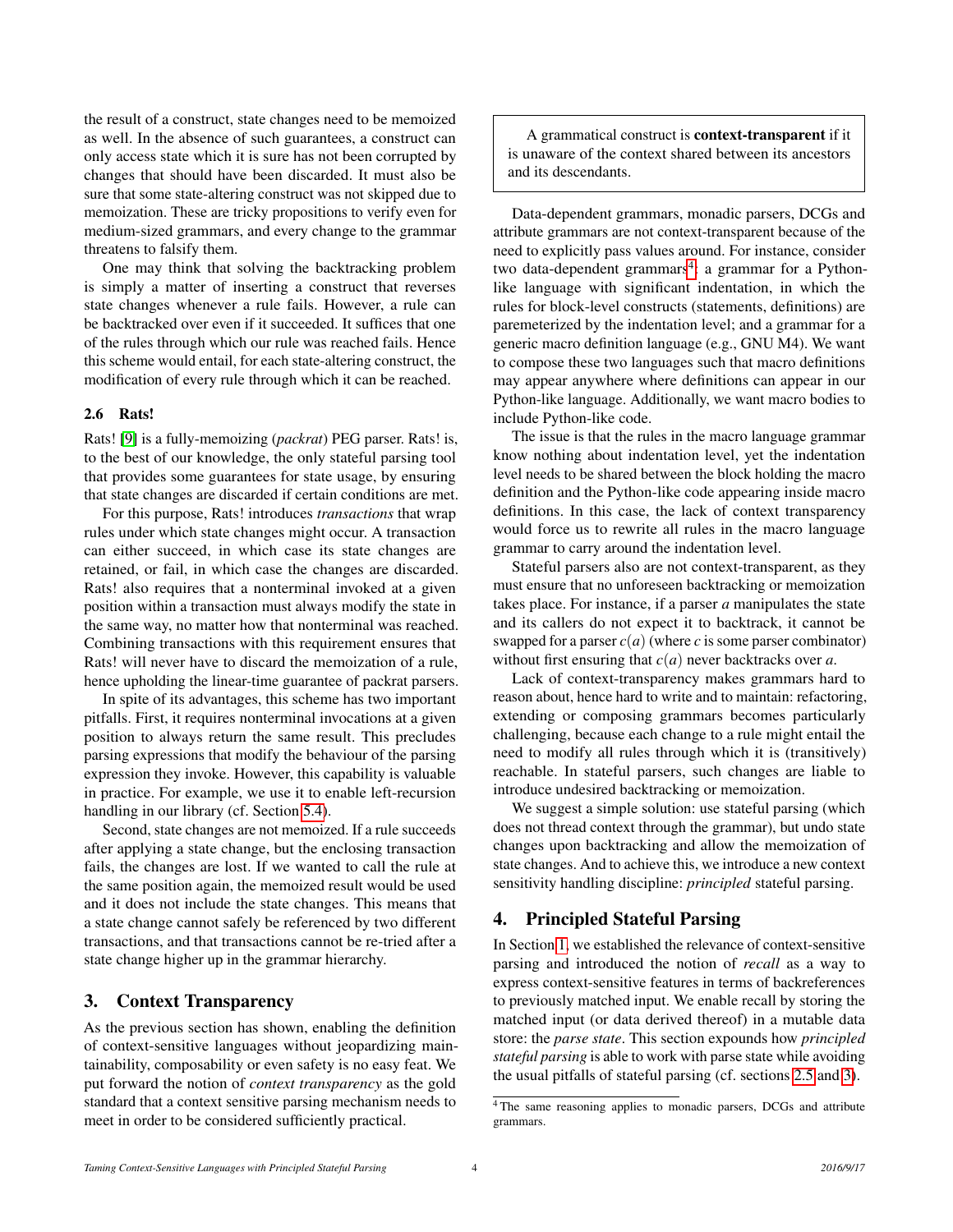# <span id="page-4-2"></span>4.1 Intuition

Before diving into a formal explanation, we present the remarkably simple intuition behind the approach.

The point of using state is to pass context around implicitly, without the need to hardwire context in the grammar, hence achieving context transparency (cf. Section [3\)](#page-3-0).

If the execution of a parser were linear, simply reading/writing to this state would suffice. Unfortunately, parsers must sometimes perform speculative executions that may fail further down the line, a phenomenon called backtracking. When backtracking occurs, all state changes in the speculative execution being backtracked over must be reversed. Hence, we need an operation that can take a snapshot of the state at a given point, and an operation that can restore the state described by such a snapshot.

Given these requirements, it helps to think of the parse state as a log of the operations applied to the state, which can be snapshot and rolled back as required. Appropriately, this is also how we formalize the parse state.

Additionally, it is sometimes desirable to save the result of a speculative execution (whether it failed or not), i.e., the state changes it induced: a *delta* acquired by performing a diff between the states before and after the execution. It is also necessary to be able to merge these changes back into the state. The most straightforward application of the *diff* and *merge* capabilities is the memoization of parse results. However, other valuable use cases exist, such as longestmatch parsing and left-recursive parsing (see Section [5.4\)](#page-7-0).

This motivates the need for four primitive state-manipulation operations: snapshot, restore, diff and merge. These operations are described in section [4.2.3.](#page-5-0)

Principled stateful parsing is an approach where parsers behave transactionally: each parser invocation either succeeds or leaves the state untouched. Additionally, it is possible to generate and merge deltas corresponding to state changes made by parser invocations. All this is made possible through the use of formally specified state manipulation operations.

#### 4.2 Formalization

We formalize our approach using the Z notation [\[26\]](#page-12-23), though eschewing its schema calculus in favor of a purely functional presentation. $5$  The Z notation is a formal specification language that builds on top of Zermelo-Frankel set theory, first-order logic and simply typed lambda calculus. As such, Z can be seen as a language where functions can be defined in lambda calculus extended with predicates from first-order logic and set theory. Formal assertions over the functions can

be made using the same notation. We also note that in Z, all types used in the lambda calculus are sets.

Since we adopt the functional parser-combinator approach (cf. Section [1\)](#page-0-2), parsers are simply functions manipulating parse state (Section [4.2.1\)](#page-4-0) whose set-theoretic signature is given in Section [4.2.2.](#page-4-1) Section [4.2.3](#page-5-0) formally specifies the primitive state-manipulation operations that were briefly introduced in Section [4.1.](#page-4-2) Finally, Section [4.2.4](#page-6-1) gives the semantics of parser invocation by specifying the *call* operation, which maps a parser (as defined in [4.2.2\)](#page-4-1) to a single state transformation.

#### <span id="page-4-0"></span>4.2.1 Parse State

At the core of our approach lies the notion of parse state. The parse state abstracts over a general mutable data store. We do not place any constraint on the data within the store. This is formalized as follows.

$$
[CHANGE]
$$
  
STATE = seq CHANGE

The square brackets introduce the abstract set *CHANGE* of all state changes. What exactly constitutes a state change (most likely the mutation of a memory location) is an implementation concern that is not relevant to the formalization.

*STATE* is the set of possible parse states: i.e., of possible configurations of our mutable store. We represent a parse state as a sequence of state changes. This means that a state can be seen as a log of the operations over the mutable store it represents, assuming some well-defined initial state.

In Z, the set of sequences of items from the set *S* is written *seq S* and corresponds to the powerset of pairs  $(i, s) \in \mathbb{N} \times S$ , or equivalently to the powerset of partial functions  $\mathbb{N} \rightarrow S$ . In each sequence, the indices are unique and consecutive.

In practice, an implementation of the approach will want to use parse state to reify important parsing notions, such as input position. We consciously avoided making our formalism needlessly specific, hence the absence of some usual parsing notions such as input position. This enables using our approach to parse non-linear inputs (e.g., object graphs), or perform computations that only bear nominal resemblance to traditional parsing, even though this direction is outside the scope of the current paper.

#### <span id="page-4-1"></span>4.2.2 Parsers

A parser represents a computation over the parse state that either succeeds or fails, and has side effects on the parse state, in the form of *state changes*, as introduced in the previous section.

*TRANSFORM* = *STATE* → *STATE*  $PARSER = STATE \rightarrow seq \, TRANSFORM$ *RESULT* ::= *success* | *failure result* : *STATE* → *PARSER* → *RESULT*

Formally, a parser is a function from a state — the current state at the time of invocation — to a sequence of

<sup>5</sup> To improve the presentation, we took some liberty with the Z layout (but not with the notation). A machine-understandable version of the specification is available online [\[20\]](#page-12-24).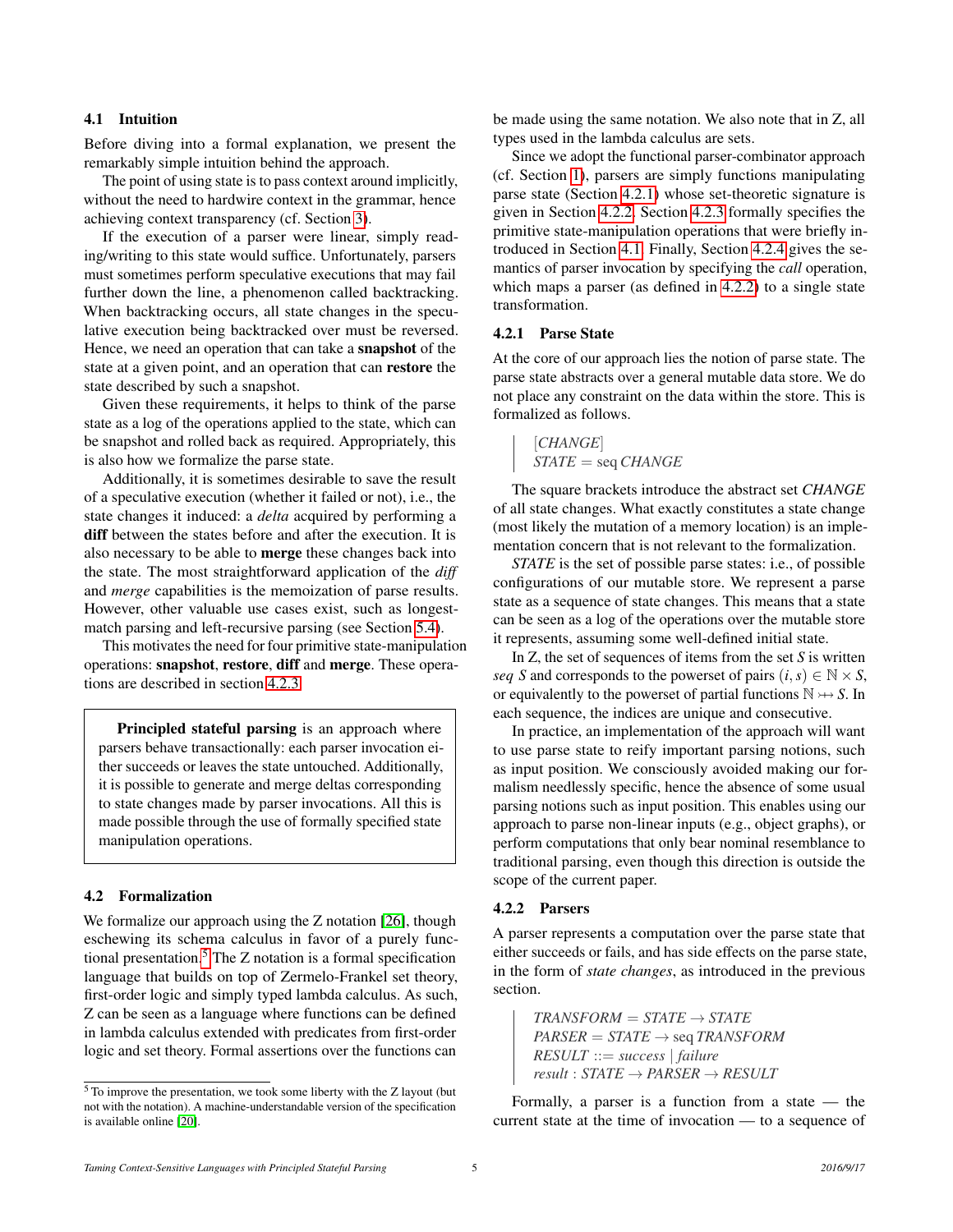transformations, which move from one state to another. This amounts to defining a parser in terms of its execution trace.

Two things seem to be missing from this definition. First, it does not say if the parse succeeds when run over a specific state. This property is exposed separately through the *result* predicate rather than as part of the *PARSER* signature. This approach is not significant: it simply makes the math look nicer. Second, the input being parsed does not explicitly appear in the signature. Instead, the input is assumed to be held within the parse state.<sup>[6](#page-0-1)</sup>

A parser is a recognizer of states. It accepts states for which *result state* = *success* holds. If within the input state one dissociates the *parse input* from the rest of the state (the *context*), one can see that the parser recognizes — hence also defines — different languages depending on the context.

But a parser is also a transformer of states as well: when invoked it performs a  $STATE \rightarrow STATE$  transformation. In section [4.2.4](#page-6-1) we explain how to derive this transformation from a parser (recall that parsers have type *PARSER* defined as *STATE*  $\rightarrow$  *seq TRANSFORM*), as a means of defining the semantics of a parser given its execution trace. We could alternatively have defined *PARSER* as *STATE* → *TRANSFORM* (with the result being the composition of the transformations in the sequence), or directly as  $STATE \rightarrow STATE$ . We chose to emphasize the execution trace — a sequence of transformations — instead, because the primitive state operations described in the next section are suppliers of such transformations, to be composed to yield the transformation performed by the parser.

This representation also emphasizes that the parse state is both an input of the parser and an input of the returned transformations. This reflects the fact that a parser is contextsensitive: it chooses which operation to perform depending on the state. This is closely related to the notions of active right-hand sides [\[2\]](#page-12-16) and monadic parsing [\[12\]](#page-12-14). In fact, each operation in the sequence is chosen depending on the state obtained by running the initial state through the composition of all preceding transformations. Abstracting over this makes the specification much simpler, without altering its meaning.

# <span id="page-5-0"></span>4.2.3 Primitive Operations

We now present six primitive operations (amongst which the four announced in Section [4.1\)](#page-4-2) that parsers can perform.

```
SNAPSHOT = seqCHANGE
DELTA = seqCHANGE
call : PARSER → TRANSFORM
snapshot : STATE \rightarrow STATEdiff : SNAPSHOT \rightarrow STATE \rightarrow DELTAapplyChange : CHANGE → TRANSFORM
restore : SNAPSHOT → TRANSFORM
merge : DELTA → TRANSFORM
```
*Call* Of these six, *call* has a special status: it represents the invocation of a parser. We will define this operation in section [4.2.4,](#page-6-1) hence specifying the semantics of parsers given their execution trace. Note that the signature definition of *call* expands to *PARSER*  $\rightarrow$  *STATE*  $\rightarrow$  *STATE*: a parser must be called with a state as parameter.

**Snapshot** A snapshot, as the name implies, is a capture of the state at a specific point during the execution. Naturally, this makes *SNAPSHOT*, the set of all snapshots, equivalent to *STATE*. Formally, the *snapshot* operation, which creates such a capture, is simply the identity function.

$$
snapshot = \lambda x : STATE \bullet x
$$

*Diff* The *diff* operation returns a *DELTA* object representing the difference between a snapshot and the current state, as a set of state changes. As a precondition, this operation requires the snapshot it receives to be a prefix of the current state. This is expressed with the Z built-in *prefix* infix operator. By keeping the deltas append-only, we ensure that a delta can be later *merged* to any state, not just the one corresponding to the snapshot.

$$
\forall sn : \text{dom diff} \bullet \forall st : \text{dom (diff sn)} \bullet
$$
  
sn prefix st

Since deltas are state suffixes, *DELTA*, the state of all deltas, is equivalent to *STATE*.

Assuming the precondition is respected, *diff* can be defined as the remainder of the current state after chopping off the prefix corresponding to the snapshot. In Z, the *squash* function packs the indices (left-hand side) of a set of pairs in  $\mathbb{N} \times S$ , where *S* is some set, in order to turn this set into a proper sequence. For instance, it turns  $\{(2, x), (5, y)\}\)$  to  $\{(1, x), (2, y)\}.$ 

$$
diff = \lambda sn : SNAPSHOT \bullet \lambda st : STATE \bullet
$$
  
 
$$
squash (st \setminus sn)
$$

*Transformations* All operations except *diff* and *snapshot* return a transformation. Recall that we defined *PARSER* as  $STATE \rightarrow seq \, TRANSFORM.$  The transformations returned by the operations are precisely those which will be part of a parser's execution trace. *diff* and *snapshot* are different because they do not modify the parse state. Instead, *diff* and *snapshot* create new objects, which can be freely passed through the parse state.

*ApplyChange* The *applyChange* operation is very simple: given a change, it simply returns a transformation that applies this change, by appending it to the change log. It can be defined as follows, using the concatenation operator  $(\sim)$  to append the change to the old log.

$$
applyChange = \lambda c : CHANGE \bullet \lambda st : STATE \bullet
$$
  

$$
st \cap \langle c \rangle
$$

This "operation" models the fact that parsers can perform arbitrary state changes.

<sup>6</sup> Nothing precludes the input from being mutable, even though we have not investigated the usefulness of the idea.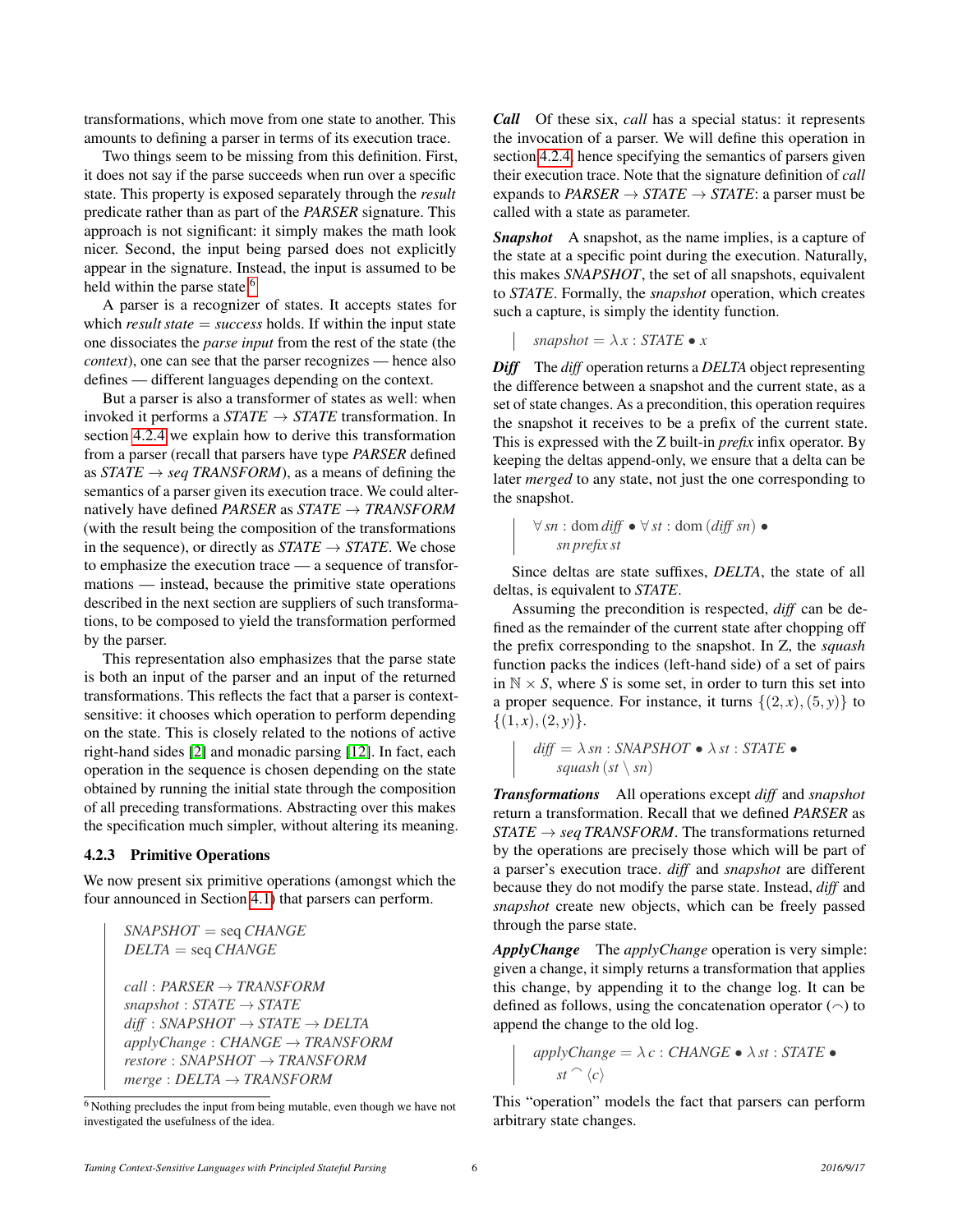*Restore* The *restore* operation takes a snapshot as input and returns a transformation that brings the state to that described by the snapshot.

$$
restore = \lambda sn : SNAPSHOT \bullet \lambda st : STATE \bullet sn
$$

*Merge* The *merge* operation takes a delta as input and returns a transformation that appends this delta to the input state.

$$
merge = \lambda \, d : DELTA \bullet \lambda \, st : STATE \bullet \, st \cap d
$$

## <span id="page-6-1"></span>4.2.4 Parser Invocation Semantics

We now look at how the transformation returned by the *call* operation can be derived from the execution trace returned by a parser. Recall that the *call* operation's signature is *PARSER* → *TRANSFORM*.

We start by defining two helper functions. *composeTwo* maps sequences of transformations of length  $n > 2$  to a sequence of length  $n - 1$  similar to the input sequence, but where the first two items have been replaced by their composition (*s* 1 and *s* 2 access the first two items of *s* while  $\frac{1}{2}$  is the relational composition operator). *reduceN* takes a natural *n* and a sequence of transformations and returns the composition of its *n* first items, or the identity transformation if  $n = 0$ . This is achieved by iteratively running the sequence through *composeTwo*, using the Z built-in *iter* operator.

*composeTwo* = 
$$
\lambda s
$$
 : seq *TRANSFORM* •  
\n $\langle s 1 \frac{2}{7} s 2 \rangle$  ^ *tail* (*tail s*)  
\n $reduceN = \lambda n : \mathbb{N} \cdot \lambda s$  : seq *TRANSFORM* •  
\nif  $(n = 0)$  then id *STATE*  
\nelse *iter*  $(n - 1)$  *composite*  $\forall s 1$ 

With this in place, we define the result of *call* as the composition of all transformations within the call's execution trace, assuming the parser invocation is successful. Otherwise, the identity transformation is returned. The hash sign  $(\#)$  is an operator returning the cardinality of a set.

$$
call = \lambda p : PARSER \bullet \lambda st : STATE \bullet
$$
  
if (result st p = success)  
then reduceN (# p st) (p st) st  
else st

# <span id="page-6-0"></span>5. Implementation

We implemented the *principled stateful parsing* approach in a general-purpose parsing library called *Autumn*. It is freely available online [\[20\]](#page-12-24). Autumn is implemented in Kotlin, an up-and-coming JVM language that closely matches Java's semantics while reducing boilerplate. Kotlin possesses many features that make it particularly well suited for writing domain-specific languages (DSLs), an ability we exploit to define grammars. We will introduce these features as we encounter them. Our approach is not language-specific and can easily be ported to other languages.

We start by exposing the fundamentals of the Autumn API and how it relates to our formalization (Section [5.1\)](#page-6-2). We then show the API in action on a simple example (Section [5.3\)](#page-7-1). Finally we discuss how the API enables simple left-recursion handling (Section [5.4\)](#page-7-0).

## <span id="page-6-2"></span>5.1 The Autumn API

In this section, we review how our implementation relates to our formalization of principled stateful parsing (Section [4\)](#page-3-1). Figure [1](#page-6-3) shows the key interfaces and classes in our implementation.

```
interface Parser {
    fun parse (ctx: Context): Result
}
sealed class Result {
  object Success: Result()
  open class Failure (val pos: Int, val msg: String)
    : Result ()
}
class Context (input: String,
                vararg states: State<*, *>) {
  var pos: Int = 0val text: String = input + \sqrt{00000}fun \leq T: State\leq \lt, \lt, \lt, \gt \gt state (klass: Class\leq T): T { ... }
  fun snapshot(): Snapshot { ... }
  fun restore (snap: Snapshot) { ... }
  fun diff (snap: Snapshot) { ... }
  fun merge ( delta: Delta) { ... }
  ...
}
class Snapshot { ... }
class Delta { ... }
interface State<Snapshot, Delta> {
  fun snapshot (): Snapshot
  fun restore (snap: Snapshot)
  fun diff ( snap : Snapshot ): Delta
  fun merge ( delta : Delta )
}
abstract class Grammar {
  open val whitespace : Parser
    = ZeroMore ( CharPred ( Char :: isWhitespace ))
  open val root : Parser
  open val requiredStates: List<State<*,*> = emptyList()
  ...
}
```
<span id="page-6-3"></span>Figure 1. Key interfaces and classes in the implementation of Autumn.

Parser We represent a parser by an instance of the Parser interface. Implementers must override the parse method, which takes a Context as parameter and returns a Result: either a Success or a Failure which holds the position at which the failure occurred, together with a diagnostic message. It can also hold custom diagnostic information through subclassing of Failure. This gives a lot of control over the error messages that will be shown to the user.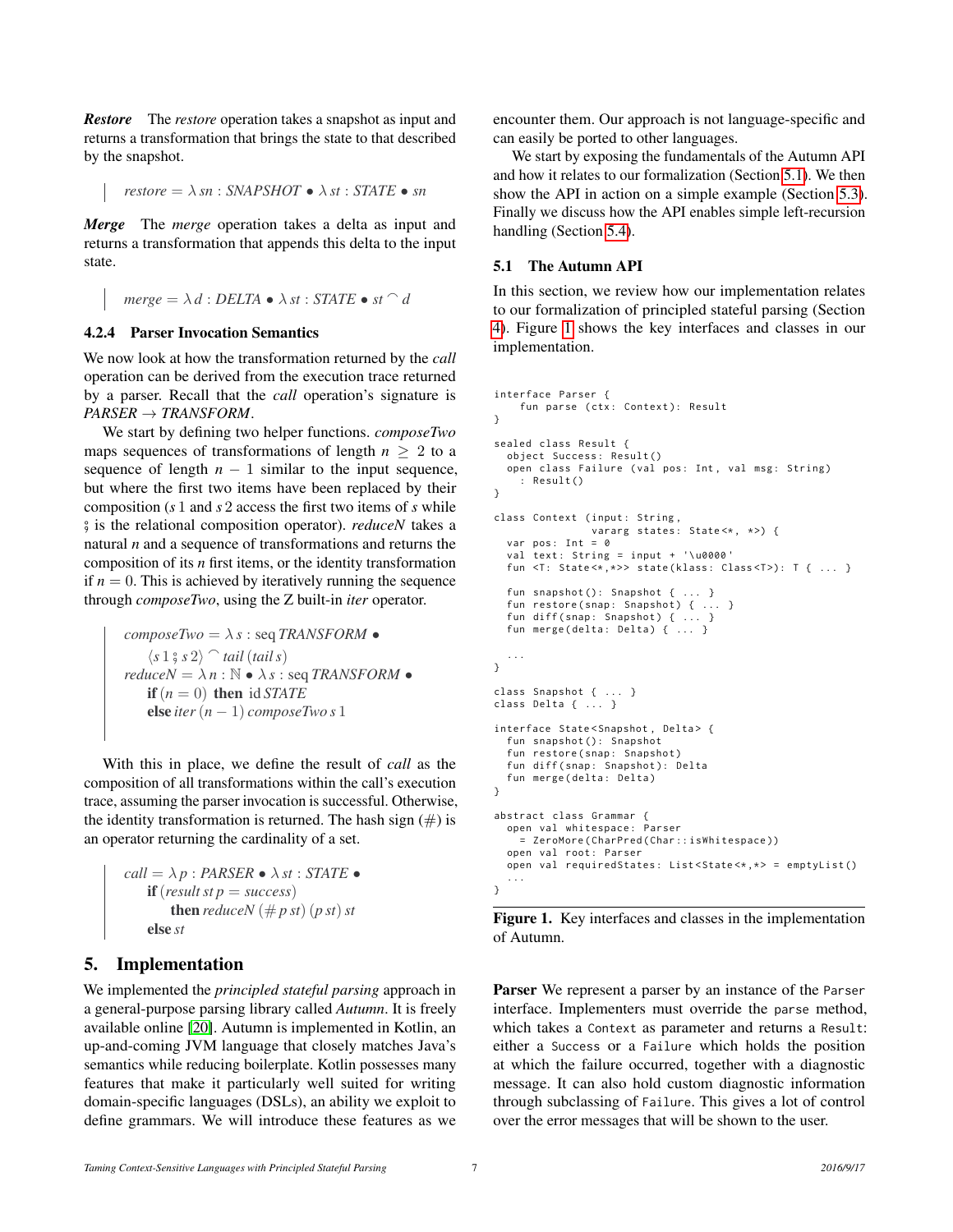Context Each parse — the invocation of a parser on a complete piece of input text — has an associated Context object. The role of this object is to hold the state for the parse. The context is passed down to parsers during parser invocation, so that all parsers may access it. Using a context object rather than global state allows multiple parses to coexist, potentially in parallel.

The mutable store mentioned in the formalization is represented as a collection of singleton classes implementing the State interface. Parsers can retrieve a state instance by calling the state method with the proper class object. Note that the state held by the context also includes the input text and the input position, although, as a special provision, these can be accessed directly through the text and pos properties respectively.

State The State interface has four methods: snapshot, restore, diff and merge, corresponding to the four key operations introduced in Section [4.1,](#page-4-2) but only locally for the State instance itself. To get the parse-wide semantics of Section [4,](#page-3-1) we aggregate the state operations over all State instances. This is achieved through the methods in the Context class that mimic the State interface. These methods manipulate the Snapshot and Delta classes (not to be confused with the eponymous type parameters of interface State), which aggregate State-level snapshots and deltas.

In our formalization, we represented the mutable store as a log of all operations over the store. In practice, this might not be a good idea, as parsers must compute using the state, meaning the "current state" would need to be re-derived from the whole log at least every time backtracking happens, unless all operations were fully reversible.

The approach we took instead was to give maximum implementation flexibility to the programmer: he can choose, for each State instance, the most appropriate strategy to create snapshots and deltas, as well as to restore/merge them back in. Maintaining a log of reversible operations is only one possibility among many.

However, having the programmer implement the State interface for each data structure he wishes to manipulate would be tedious and repetitive. Hence, we supply base implementations for common use cases, such as:

- CopyState: for states that are records containing just a few fields, which we can afford to copy every time, and which can be treated as a unit (i.e., a delta cannot represent that a field changed while the others retained their previous value — the value of every field is systematically captured).
- StackState: represents a stack as a singly linked list (which is naturally immutable). Snapshots and deltas are represented as nodes in the list. The list is treated as a unit.
- MonotonicStack: Similar to StackState, but adds the restriction that diff must only be called with a snapshot that is a suffix of the current stack. Deltas are then prefixes of

the stack and can be grafted back at a later time, allowing for granular change handling.

- MapState: represents a map as an immutable Hash Array Map Trie (HAMT) [\[4\]](#page-12-25). Our implementation is based on that of Steindorfer and Vinju [\[27\]](#page-12-26) which ensures good performance. The map is treated as a unit.
- InertState: represents state that does not change during the parse, or whose change is not significant (e.g., logging logic). All operations are implemented as no-ops.

Grammar Programmers must subclass the Grammar class in order to define a new grammar. When doing so, they must define the root parser by overriding root(), and provide any required State instances by overriding requiredStates(). Grammar also defines a default whitespace parser which consumes any number of characters matching the Java Char::isWhitespace predicate.

Parser combinator libraries traditionally struggle with the definition of recursive parsers: it is forbidden to write  $\lceil$  val A =  $Seq(..., A)]$  because A is not defined yet when it is evaluated on the right-hand side. Using the Grammar initialization logic, we can replace the recursive reference to A with the [!"A"] operator-overloading syntax:  $[val A = Seq(..., !"A")]$ . This creates a stub parser which will be patched with a reference to A at parse-time. To achieve this, the Grammar class maps names to parsers through reflection over its Parser-valued fields.

# 5.2 Contract

Autumn enforces the *principled stateful parsing* guarantees, but only if its interfaces are implemented correctly. In particular:

- Each implementation of Parser must either succeed or undo all the state changes it incurred. This is usually achieved through the use of snapshot() and restore().
- Each implementation of State must implement its operations according to the specification given in Section [4.](#page-3-1)

# <span id="page-7-1"></span>5.3 Example

As an illustration, Figure [2](#page-8-1) shows the implementation of one of the most fundamental parser combinators, the sequential composition of parsers. The resulting parser calls its subparsers sequentially, succeeding if they all succeed. If one of them fails, the parser reverts the state to its initial condition.

# <span id="page-7-0"></span>5.4 Left-Recursion

When a parser invokes itself (either directly or indirectly through intermediate parsers) without intervening state changes, the result is an infinite loop of parser invocations. This is a well-known problem of top-down recursive parsers, called *left-recursion*. Fortunately, it can be mitigated as follows: start by running the left-recursive parser while failing all left-recursive invocations, then re-run it, using the result of the initial parse as the result of all left-recursive invocations.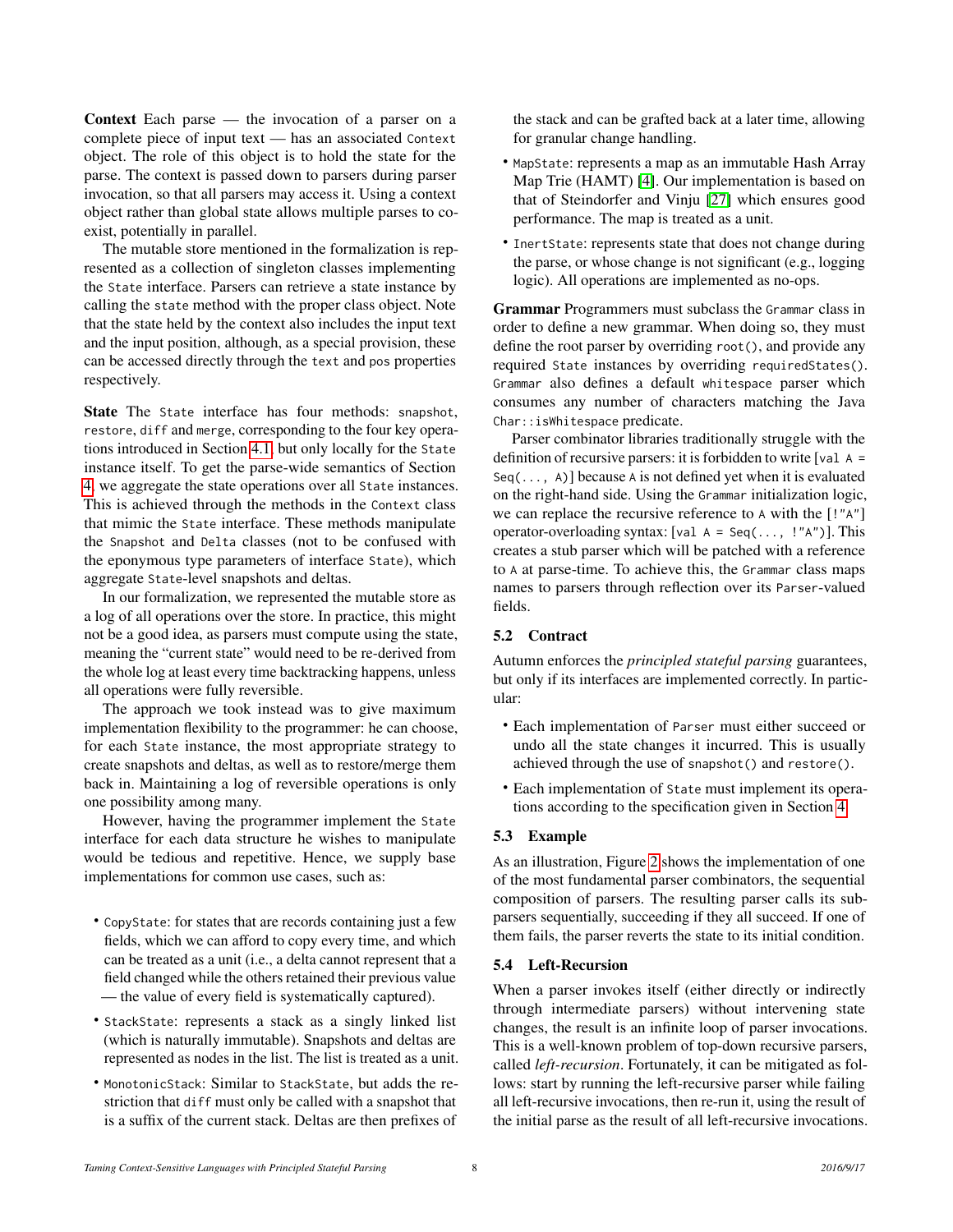```
class Seq (vararg children: Parser): Parser (* children) {
  override fun _parse_ ( ctx : Context ): Result {
    val snapshot = ctx . snapshot ()
    for (child in children) {
      val r = child.parse(ctx)if (r is Failure) {
        ctx . restore ( snapshot )
        return ctx . failure
    } }
    return Success
} }
```
<span id="page-8-1"></span>Figure 2. Implementation of the sequential parser combinator in Autumn.

Repeat until as much input as possible has been matched. Refer to our earlier paper [\[19\]](#page-12-27) for more details.

Interestingly, this strategy can be implemented entirely within the stateful parsing paradigm. In particular, when we speak of *result of a parse*, we are really referring to a *delta* of the parse state. These deltas need to be stored in the parse state, so that they can be retrieved by left-recursive invocations. We also need to track, within the state, which leftrecursive parsers have been invoked at which input position, so that we may recognize left-recursive invocations.<sup>[7](#page-0-1)</sup>

Recognizing left-recursive invocations is the task of a dedicated parser that must be wrapped around all left-recursive parsers. We do so by annotating recursive parsers with the ! operator. Since left-recursion requires recursive references (cf. Section [5.1\)](#page-6-2), we can easily check that all such parsers have been properly annotated: a missing annotation will result in an unresolved reference instead of a mystifying infinite loop.

# <span id="page-8-0"></span>6. Use Case

In this section, we demonstrate the stateful parsing approach with a realistic use case, using our Autumn library. We implement a parser for a simple, yet non-trivial, staticallytyped, object-oriented programming language, which we call *Examply*. This imaginary language draws inspiration from Java (its main unit of definition is the class), Kotlin (its postfix type notation and closure notation) and Python (significant indentation). Its full grammar, written with Autumn, can be found online [\[20\]](#page-12-24). Examply possesses two common contextsensitive features:

• Significant whitespace — Indentation is significant: Like Python, the language does not use curly braces or keywords to delimit blocks of code such as loop or function bodies. Instead, these constructs expect to have their body indented with respect to their first line. Similarly, a decrease in indentation signifies the end of the block. Newlines are also significant, as they are used to separate successive statements and declarations.

• Namespace classification — The parser needs to know which identifiers refer to types. In our language, this is needed because there is an ambiguity between the syntax of function calls — which can receive a closure parameter as an indented block — and the syntax of anonymous classes:

```
val a = myFunction ()
    myFunction2 ()
val b = MyClass ()
    var x: Int
    fun foo () { ... }
```
The body of a class only admits declarations, while the block part of a function call admits all statements (including declarations). These two constructs result in different nodes being added to the abstract syntax tree (AST) produced by the parse.

## <span id="page-8-2"></span>6.1 Significant Whitespace

We now explain how Examply handles significant whitespace. The code enabling this feature is shown in Figure [3.](#page-9-0)

The usual whitespace handling strategy is to assume that every parser consumes its trailing whitespace through invocation of the whitespace parser. To do so, it is only necessary to ensure that all "primitive" parsers (fullfilling what is traditionally the role of lexical analysis: matching identifiers, literals, keywords and operators) consume their trailing whitespace: then all parsers will do so by transitivity. The Grammar class provides some support for this, including lexical analysis emulation (not demonstrated in this paper), and the [+"lit"] syntax which evaluates to a parser matching a literal string and any trailing whitespace. Ultimately, this leads to an important guarantee: all parsers are invoked at an input position where no leading whitespace is present.

In order to handle significant whitespace, we maintain two data structures. The first one, IndentMap, maps line numbers to two quantities: the input position at which the indentation ends on that line, and the indentation count, which is obtained by expanding tabs to tab stops aligned to multiples of 4. The second data structure, IndentStack, is a stack that stores the indentation counts for all enclosing blocks.

Context.indent and Context.istack are extension properties for the Context class and provide syntactic sugar to access the indentation count on the current line, and the indentation stack, respectively.

We build IndentMap at the beginning of the parse, through the invocation of the buildIndentMap parser. This does not require any special tricks: each parser has access to the whole input (ctx.text). The parser does not advance the input position (ctx.pos), so that subsequent parsers are free to proceed.

Within the grammar, we use the indent parser to require an indented block, and the dedent parser to test for the end of an indented block. The implementation of these parsers is straightforward. indent checks if the current line is indented with respect to the indentation of the current block (the top of

<sup>7</sup> We could track the whole state instead of the input position, but we enforce the stronger requirement that a parser invocation has to advance the input position not to be considered left-recursive: unlike other state changes, an increase in input position is a strong proof of progress.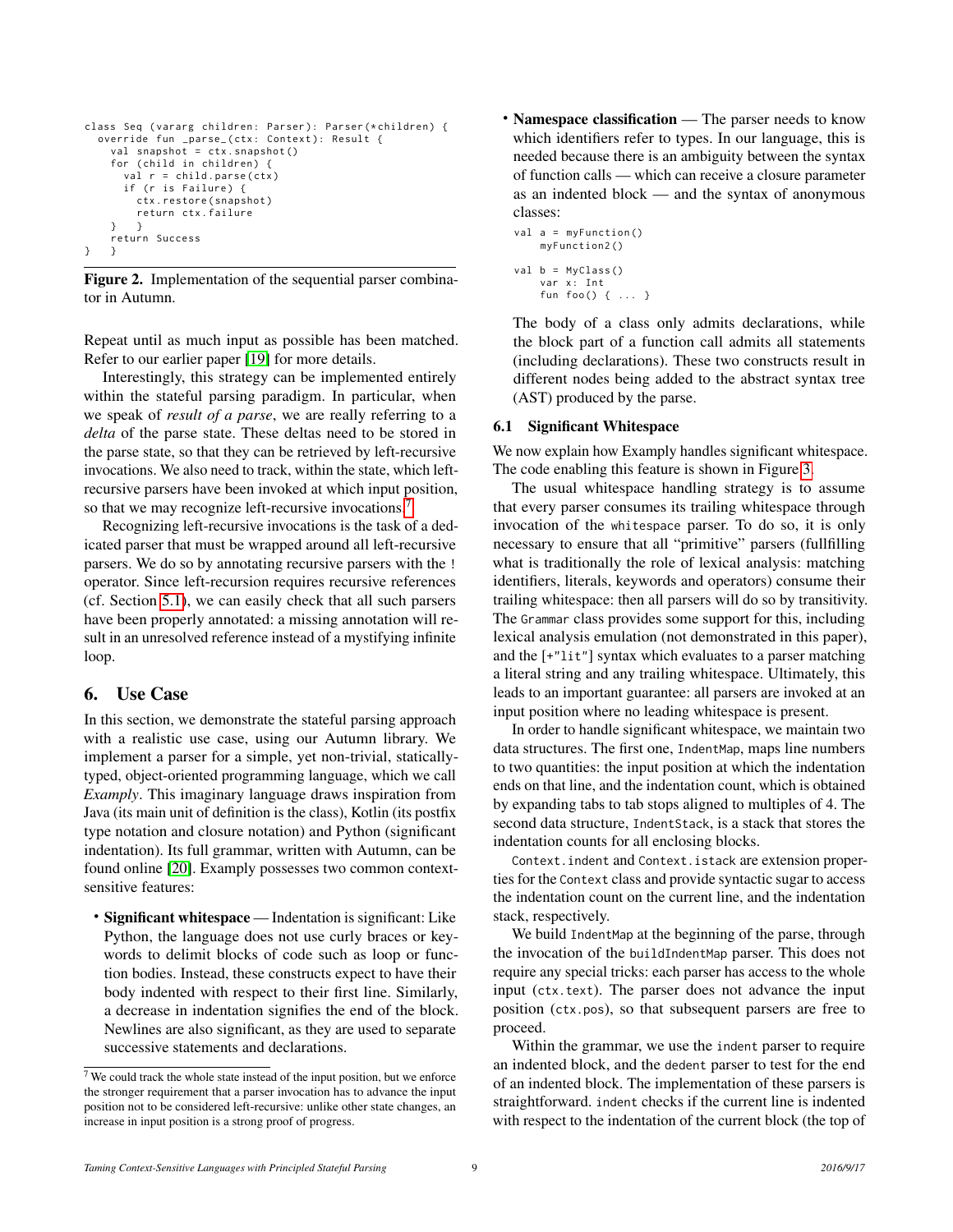IndentStack, initialized to 0). If so, it succeeds after pushing the new indentation count onto the stack. dedent checks to see if the indentation count of the current line is less than that of the current block, or if we have reached the end of the input. If so it succeeds, after popping the previous count from the stack.

Finally, the newline parser succeeds if and only if it is invoked at the end of the indentation on the current line or at the end of the input.

```
data class IndentEntry (val count: Int, val end: Int)
class IndentMap: InertState<IndentMap> {
  lateinit var map: Map<Int, IndentEntry>
  fun get (ctx: Context): IndentEntry =
    map [ ctx . lineMap . lineFromOffset ( ctx . pos )]!!
}
class IndentStack: StackState<Int>()
val Context.indent: IndentEntry
 get () = state ( IndentMap :: class ). get ( this )
val Context . istack : IndentStack
  get () = state ( IndentStack :: class )
val buildIndentMap = Parser { ctx ->
 val map = HashMap<Int, IndentEntry>()
  var pos = 0
  ctx . text . split ('\n '). forEachIndexed { i , str ->
    val wspace = str . takeWhile {
      it == ' ' || it == '\t' }
    val count = wspace.wspace.expandTabs(4).length
    map.put(i, IndentEntry(count, pos + wspace.length))
    pos += str . length + 1
  }
  ctx . state ( IndentMap :: class ). map = map
  Success
}
val indent = Parser { ctx ->
  val new = ctx . indent . count
  val old = ctx.istack.peek() ?: 0
  if (new > old) Success after { ctx.istack.push(new) }
  else ctx . failure {
     Expecting indentation > $old positions" }
}
val dedent = Parser { ctx ->
  val new = ctx . indent . count
  val old = ctx.istack.peek() ?: 0
  if (new < old>| | ctx.pos == ctx.text.length - 1)
    Success after { ctx . istack . pop () }
  else ctx . failure {
    " Expecting indentation < $old positions " }
}
val newline = Predicate {
  indent.end == pos || ctx.pos == ctx.text.length - 1
```
<span id="page-9-0"></span>Figure 3. Using Autumn to implement significant whitespace handling for Examply.

## <span id="page-9-1"></span>6.2 Namespace Classification

Examply needs to distinguish between types (i.e., class names) and other identifiers at parse-time, in order to resolve ambiguities. We call this process *namespace classification*: we want to know whether an identifier belongs to the namespace of types or not. Such parse-time tracking is reminiscent of the C language, and is seldom seen in modern languages. In Examply, we could avoid it by adding a keyword (e.g., new) to disambiguate constructor invocation from function invocation. Or we could perform AST-disambiguation passes after parsing. We stress that Examply is designed to showcase the strength of the principled stateful approach, and notably its ability to deal with the quirks of existing languages.

To understand the logistics of namespace classification, we must first define how our imaginary language handles type references:

- 1. Types are always referenced through a single identifier, except within imports where they are preceded by a package string.
- 2. A class name can only be referenced after or within its definition.
- 3. A class definition can appear anywhere other declarations can: at the top-level, within another class, or within a code block.
- 4. Class definitions are lexically scoped: a class has access to all imported classes and to all classes defined before it within one of its outer scopes (class body or code block).
- 5. A class has access to all classes defined within its superclass and other ancestors.
- 6. A class cannot inherit from one of its outer classes.
- 7. In order to avoid ambiguous type names (for instance, both a class defined in an outer class and a class defined in a superclass could bear the same name), Examply features type aliases that assign an alternate name to an existing type. Type aliases can appear anywhere a class definition can appear, and have the same visibility as class definitions.

Figure [4](#page-10-0) shows the code handling namespace classification. We do not engage with its minutiae, but instead give a highlevel description of its operation. The code itself should demonstrate that the implementation of these ideas is terse and readable, even to those who ignore the precise semantics of some operations. We note however that in the code, ctx.stack refers to the stack used to construct AST nodes. We occasionally peek in this stack in order to retrieve identifiers.

The main data structure is the TypeStack State instance. It holds a stack of Types, which are pairs formed by a string and a list of other Types. Intuitively, each Type instance represents a class name alongside with a list of classes accessible through it: its inner classes and the inner classes of its ancestors. We call these classes the *private classes* of a class: they cease being accessible once the class definition ends. We define two helper functions over the type stack: isType checks if an identifier refers to a type, and priv returns the private classes of the named class, or an empty list if no such class exists.

Each time we encounter a new type during the parse, it is pushed onto the type stack. This is the the task of the NewType parser, which is applied to identifiers introduced by classes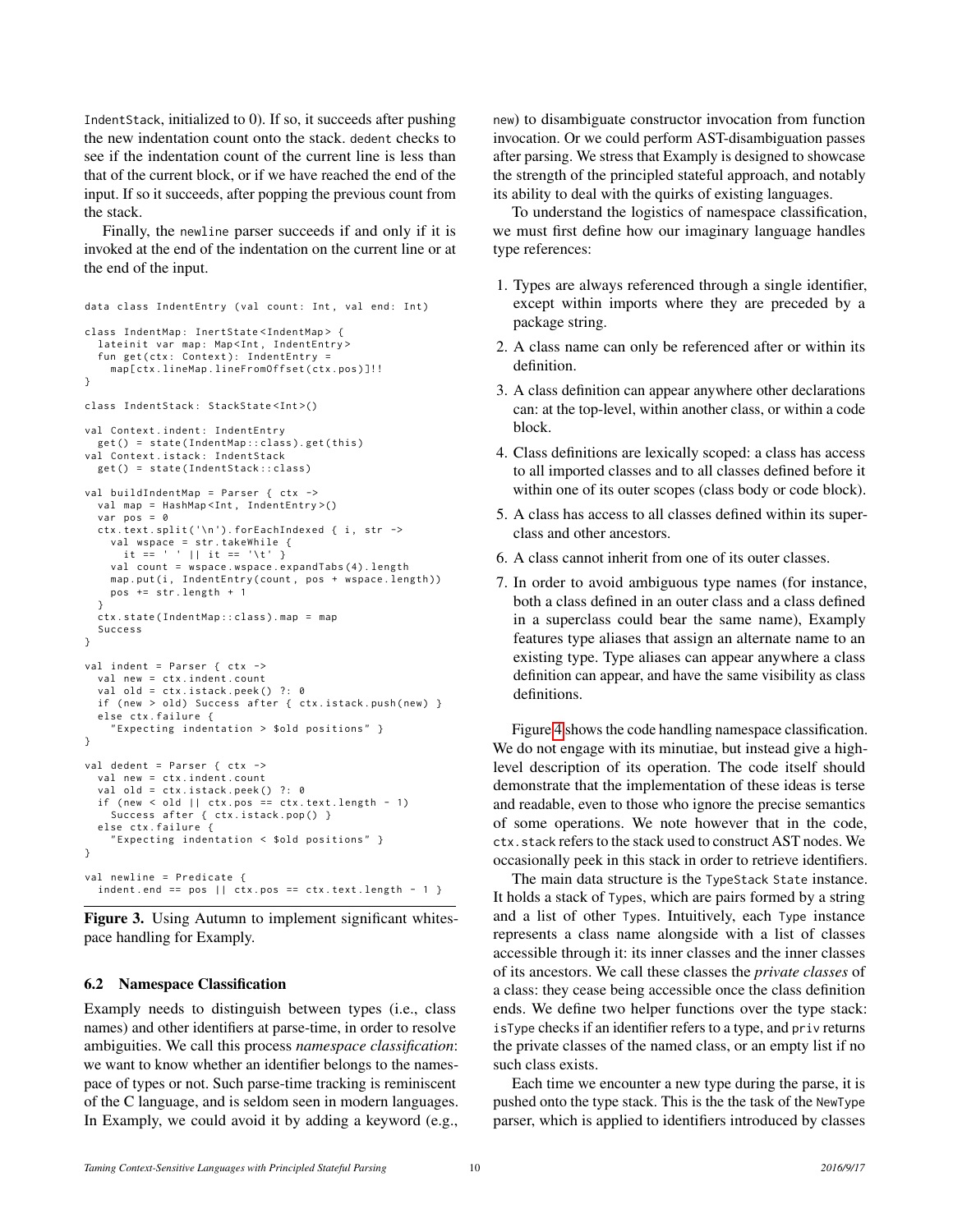and type aliases. A parameter controls whether the new type is an alias, in which case it inherits the private classes of the aliased class. Note that classes start with an empty list of private classes. This will be updated once the class definition is complete.

Once a scope (a class body, or some code block) is exited, the types introduced within it are not longer accessible. To enforce this, we use the Scoped parser: it saves the type stack size, invokes its child parser (corresponding to a scope), then removes any extraneous items from the type stack.

If the scoped body was a class body, the Type representing the class on the stack must be updated with a list of its private classes, so that an inner class may access them. This is the role of the ClassDef parser. It looks up the class and superclass names on the AST stack, then looks up the list of private classes of the superclass. If found, this list is pushed on the type stack. All of this is done after taking a snapshot of type stack. Subsequently, the body parser is invoked and, if successful, a delta of the type stack is generated using the snapshot. This delta corresponds to the private classes of the class, including those introduced by its superclass. The snapshot is restored and the topmost entry on the type stack (which represents the class) is removed and replaced with a new one that binds the class name to its private classes.

A reduced version of this process also needs to happen for anonymous classes: they need to access their superclass' private classes, but no Type record must be created for them. The anonClassInherit parser fullfills this role, by reusing the inherit function.

Finally, to resolve the ambiguity, we use the classGuard parser: it performs a lookahead, attempting to match an identifier, and succeeding only this identifier refers to a type.

We defer our assessment of the approach until Section [6.4.](#page-10-1)

## 6.3 Putting it all together

To illustrate the use of significant whitespace and namespace classification (as presented in sections [6.1](#page-8-2) and [6.2\)](#page-9-1), let's look at two short examples. First, here is how we define an indented code block:

```
val statements =
  Seq(indent, Scoped(!"statement" until dedent))
      . collect < Stmt >()
```
The block starts by an increase in indentation (indent), and ends when a decrease in indentation is encountered (dedent), parsing statements in the mean time (!"statement" until dedent). The collect part instructs the parser to collect all statement nodes pushed onto the AST stack and to aggregate them in a list, which is itself pushed onto that stack. We also see that all indented statements form a scope (Scoped) in the sense of Section [6.2.](#page-9-1)

Second, here is how the parser for "block constructors" (i.e., anonymous classes) is defined:

```
val blockCtorBody = Scoped (Seq (anonClassInherit, decls))
val blockCtor
 = Seq ( classGuard , iden , paramList , blockCtorBody )
```

```
. build { CtorCall (get(), get(), get()) }
```

```
data class Type (val name: String, val priv: LinkList<Type>)
class TypeStack : MonotonicStack < Type >()
val Context . types : TypeStack
    get () = state ( TypeStack :: class )
fun isType(ctx: Context, iden: String): Boolean
   = ctx . types . stream (). any { it . name == iden }
fun priv (ctx: Context, iden: String): LinkList<Type>
  = ctx . types . stream ()
    . filter { it . name == iden }
     . next () ?. priv ?: LinkList ()
fun NewType ( child: Parser, alias: Boolean = false)
= Parser { ctx ->
    child.parse(ctx) andDo {
      val name = ctx.stack.peek() as String
      val priv = if (alias) priv(ctx, name)else LinkList ()
      ctx . types . push ( Type ( name , priv ))
  } }
fun Scoped (body: Parser) = Parser { ctx ->
  val size = ctx . types . size
  body . parse ( ctx ) andDo { ctx . types . truncate ( size ) }
}
fun inherit ( ctx : Context , name : String )
  = priv(ctx, name).stream().each { ctx.types.push(it) }
fun ClassDef ( body : Parser )
= Parser \{ ctx \rightarrowval parent = ctx.stack.at(0) as Maybe < SimpleType >
    val name = ctx . stack . at (1) as String
    val snapshot = ctx.types.snapshot()
    if ( parent is Some < SimpleType >)
      inherit ( ctx , parent . value . name )
    body . parse ( ctx ) andDo {
      val diff = ctx. types. diff (snapshot)
       ctx . types . restore ( snapshot )
      ctx . types . pop ()
      ctx . types . push ( Type ( name , diff ))
} }
val anonClassInherit = Perform { ctx ->
  inherit (ctx, ctx.stack.at(1) as String) }
val classGuard = Seq(iden, Predicate { ctx ->
  isType (ctx, ctx.stack.peek() as String) }
). ahead
```
<span id="page-10-0"></span>Figure 4. Using Autumn to implement namespace classification for Examply.

The parser is simply guarded with the classGuard parser, which checks if there is an identifier at the current input position, and whether this identifier refers to a type. The body of the class can access the superclass' private classes through anonClassInherit. The Scope wrapper ensures that this access is restricted to the class and does not spread to the code that follows. decls refers to an indented block of declarations.

## <span id="page-10-1"></span>6.4 Discussion

We have implemented two context-sensitive features in for an imaginary but non-trivial programming language. With the code we have shown so far, the rest of the grammar is trivially able to define code delimited by changes in indentation, or by newlines (Section [6.1\)](#page-8-2); or to direct the parse depending on whether an identifier refers to a type (Section [6.2\)](#page-9-1).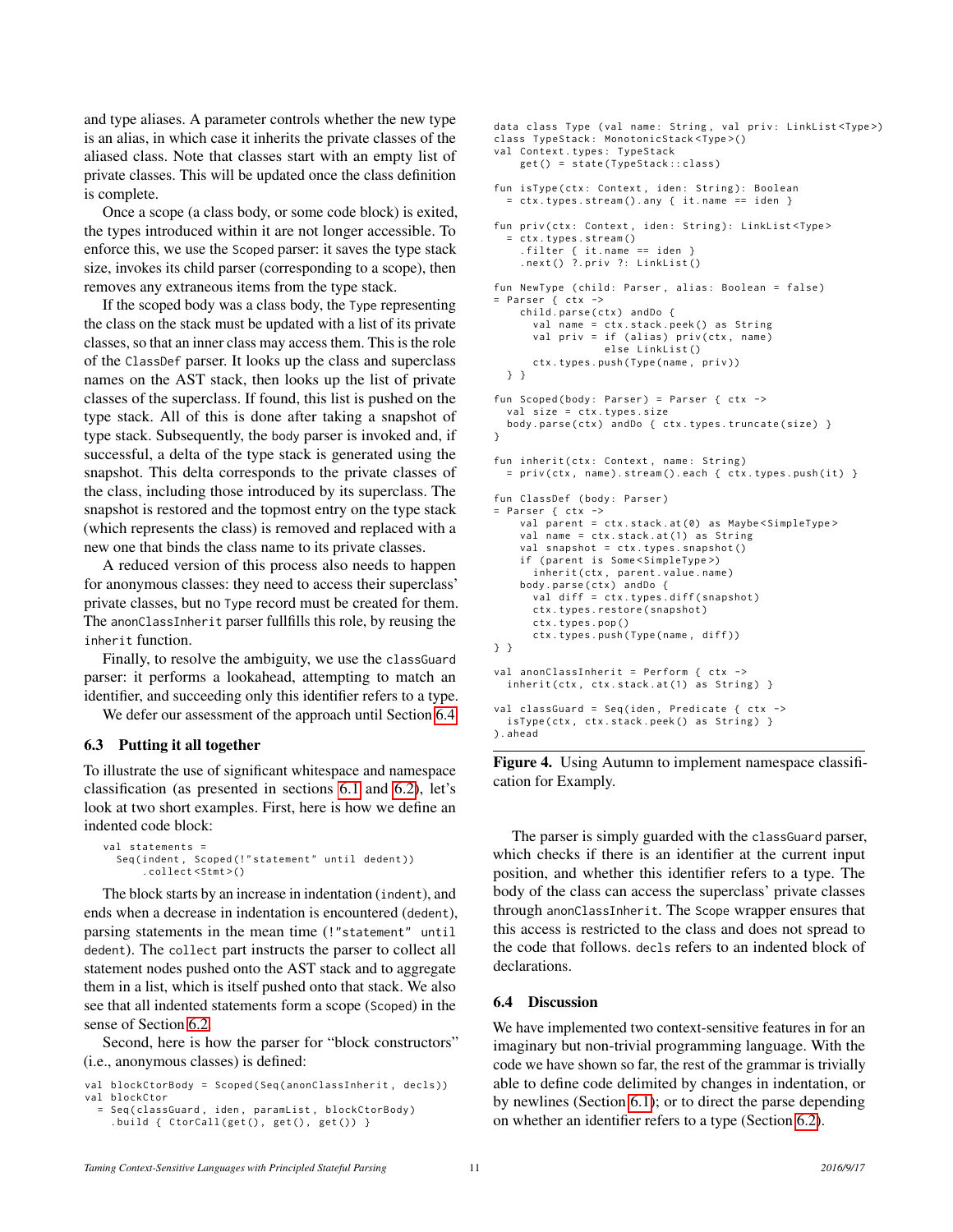All this, by itself, is no mean feat. There are few parsing tools where this is possible to begin with (most of them are presented in Section [2\)](#page-1-2). Significant indentation handling, in particular, is non-trivial because Autumn does not include a lexical analysis layer out of the box.

We also underline that the presented implementations are rather terse, less than 50 lines of code each. Some of that does come from our choice of implementation language, but it also shows that the principled stateful parsing approach does not impose a significant boilerplate overhead. In particular, the ability to reuse state-handling strategies, such as MonotonicStack means that *context-transparency* comes almost for free.

The state manipulations operations from sections [4.1](#page-4-2) and [4.2.3](#page-5-0) are strangely discreet in our examples. Significant whitespace handling does not use them at all, while namespace classification performs a diff in order to capture the types introduced by a class body. But because they do not appear in the code does not mean the operations are not used, they are simply hidden from view. The basic contract of principled stateful parsing is that each parser either succeeds or leaves the state untouched. You can convince yourself that all the parsers and parser combinators we introduced satisfy this condition, either by reusing existing combinators, or by delegating the responsibility for this to their single subparser.

It remains that the parsers we introduce do get backtracked over during the parse. As such, their state mostly get saved and restored by other parsers that invoke them, directly or indirectly. It is in fact crucial for the state to get restored when backtracking occurs: we need to know the correct indentation level whenever we backtrack out of a block; we also need to know which identifiers are classes, even when backtracking over a type definition. Granted, given that most constructs in the grammar are guarded by specific keywords, such backtracking occurences should be rare. However, unlike the other, often *accidentally* stateful parsers (cf. Section [2\)](#page-1-2), context transparency ensures that we can evolve the grammar as we see fit, without fear of breaking the mechanisms we just introduced. It is also a pre-requisite for safe grammar composition.

In fact, the scarcity of state operations is a boon: it means that the benefits of our approach come at very little cost, at least implementation-wise. We would also disabuse the reader of the notion that the Autumn codebase hides some devilish complexity in order to make up for this: the whole library [\[20\]](#page-12-24) is less than 2500 lines of code. All pre-defined parsers live in a single file of less than 500 lines. This file defines around 50 parsers: those corresponding to all basic PEG [\[8\]](#page-12-4) operators, as well as numerous extensions, notably to work with error messages, AST nodes, ...

#### 6.5 Performance

Performance has not been our focal point, but preliminary testing seems to indicate that performance is within an order of magnitude of mainstream parsing tools such as Rats! [\[9\]](#page-12-3) and

Parboiled [\[7\]](#page-12-19) for context-free grammars. The implementation currently incurs overhead even for context-free grammars, which we are working to reduce. The overhead scales with the amount of state in use, depending on the State implementation details. The costly operations are the creation of snapshots and deltas. In general, memory allocations tend to be the bottleneck, so increased sharing between snapshots results in better performances. Indeed, we've had success with purely functional data structures [\[23\]](#page-12-28).

Just like PEG parsing without full memoization, parsing has exponential complexity in the worst case. In practice however run times are acceptable, as programming language grammars are fairly deterministic.

## 7. Conclusion

In this paper, we proposed an approach to tackle the problem of context-sensitive parsing. Our solution, unlike existing ones, possesses the property of *context transparency*: grammatical constructs are unaware of the context shared between their ancestors and their descendants, making it easier to write, evolve and compose context-sensitive grammars.

We proceeded in two parts. First, we allowed parsers to manipulate a mutable data store, so as to enable contextsensitivity through *recall*. Second, we required parsers to behave transactionally: a parser must either succeed, or fail and leave the state unaltered. This transactional discipline, which we call *principled stateful parsing*, prevents parsing mechanisms such as backtracking and memoization to break the guarantee of context transparency.

To enforce the principled stateful parsing discipline, we supplied formally specified state manipulation operations. The role of these operations is to snapshot and restore the state, as well as to create and merge deltas between a snapshot and the current state.

We implemented our approach in a parsing library called *Autumn*, and showed how it can be used in practice to implement common context-sensitive grammar features such as significant whitespace and namespace classification. We underline the low boilerplate and conceptual overhead introduced by the approach.

We view this work as a first step towards bringing disciplined grammarware engineering (as defined by Klint, Lämmel and Verhoef [\[17\]](#page-12-29)) to context-sensitive parsing.